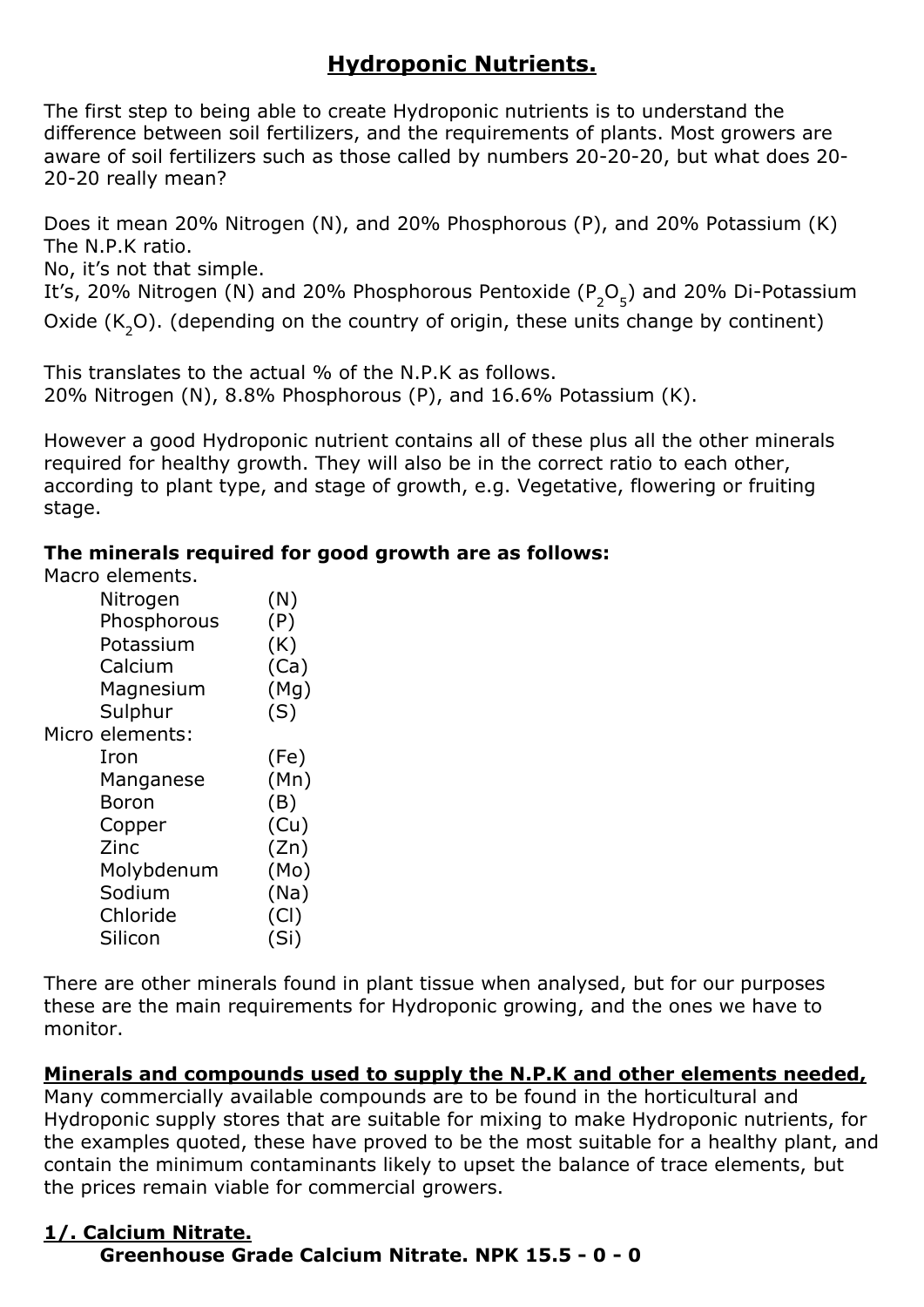**This product is a refined, pilled, highly soluble material, consisting of Calcium Nitrate**  Ca (NO<sub>3</sub>)<sub>2</sub> with 5.7 - 6.5% Ammonium Nitrate (NH<sub>4</sub>NO<sub>3</sub>) and approximately 15% water of crystalisation (H<sub>2</sub>O).

**Typical analysis as follows.**

Total Nitrogen (N) 15.5% Nitrate (NO<sub>3</sub>) 14.5% and Ammonium (NH<sub>4</sub>) 1.0%

| Calcium (Ca)            | 18.8%     |
|-------------------------|-----------|
| <b>Water insolubles</b> | 0.2%      |
| Soluble impurities;     |           |
| Copper (Cu)             | < 0.0001% |
| <b>Magnesium (Mg)</b>   | 0.002%    |
| Lead (Pb)               | < 0.0001% |
| <b>Aluminium (Al)</b>   | < 0.005%  |
| Potassium (K)           | 0.005%    |
| <b>Chloride (CI)</b>    | 0.001%    |
| <b>Manganese (Mn)</b>   | < 0.001%  |
| Sodium (Na)             | 0.01%     |
| Iron (Fe)               | 0.0015%   |
| Sulphate (SO)           | < 0.02%   |

**The usual source of this material is from electrolysis of brine solutions, from sea water or brine lakes.**

#### **2/. Potassium Nitrate.**

**Greenhouse grade has the following typical analysis;**

| Potassium Nitrate (KNO <sub>2</sub> ) | $>99.0\%$  |
|---------------------------------------|------------|
| K                                     | >38.4%     |
| N                                     | >13.7%     |
| Sodium (Na)                           | $< 0.05\%$ |
| Chloride (CI)                         | $< 0.05\%$ |
| Calcium (Ca)                          | < 0.03%    |
| Water $(H, O)$                        | < 0.04%    |

**The product is highly soluble, and is a major source of Potassium and Nitrogen in all Hydroponic nutrients.**

**The product is found naturally in Central India, South Africa, and Brazil as Nitre or Salt Petre. However most commercial production is from brine solutions, such as those found in the salt lakes in Utah, and the Dead Sea, where on evaporation the least soluble salt crystallizes first, namely Sodium Chloride, then follows Potassium Nitrate. The main contamination minerals to check for are Sodium and Chloride, as many crops are not tolerant to high levels of Sodium or Chloride, although a small quantity is often required for good growth. The levels given in the analysis above are suitable for any crop.**

**3/. Mono Potassium Phosphate. KH<sub>2</sub>PO**<sub>4</sub>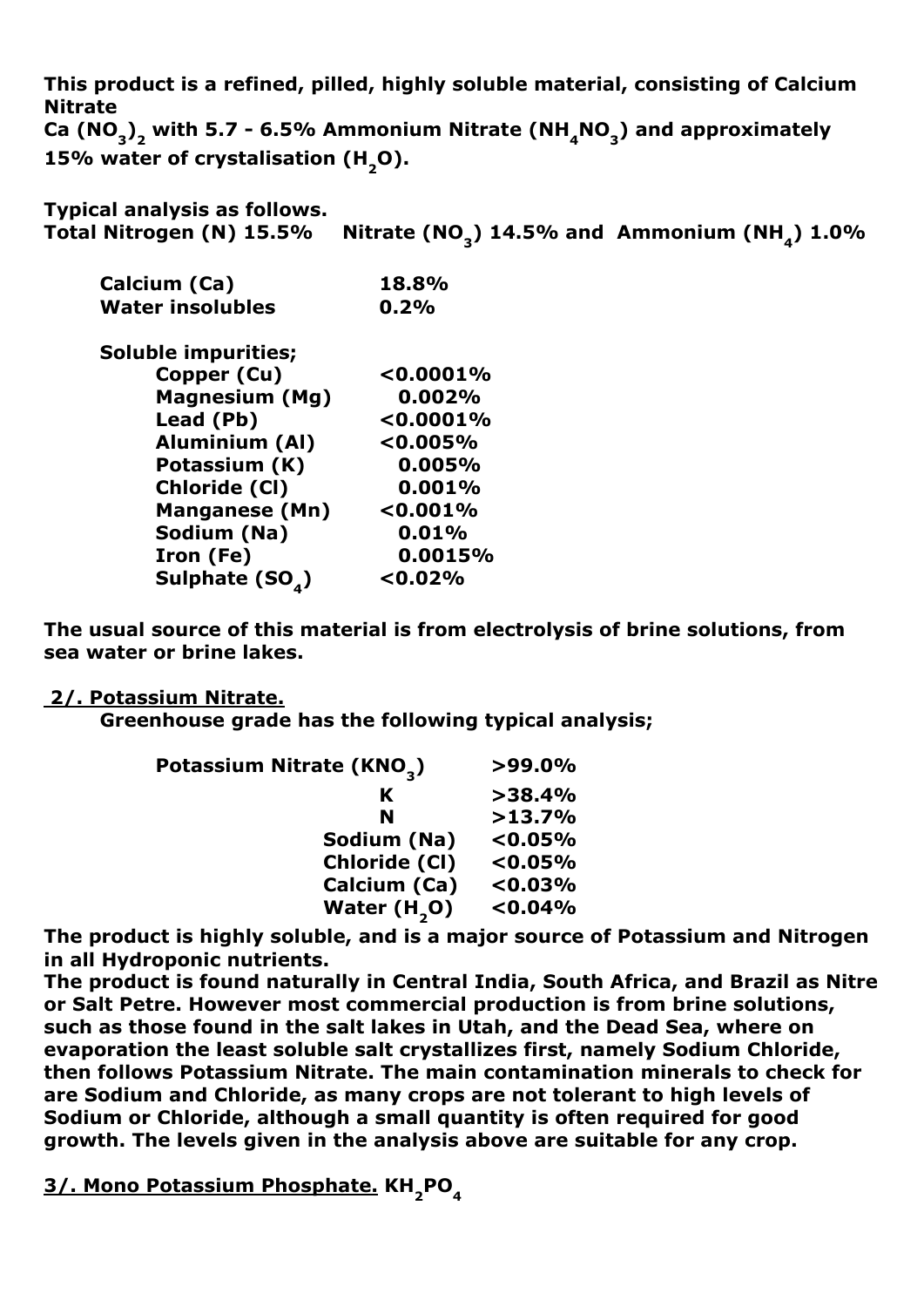|                                     |                             | $>99.7\%$                                                             |
|-------------------------------------|-----------------------------|-----------------------------------------------------------------------|
|                                     |                             | >52.1%                                                                |
| K, O                                |                             | >34.5%                                                                |
| Arsenic<br>Iron<br>Fluoride<br>Zinc | (As)<br>(Fe)<br>(F)<br>(Zn) | < 0.00005%<br>< 0.00018%<br>$< 0.0004\%$<br>$< 0.0004\%$              |
| Lead                                | (Pb)                        | < 0.0005%<br>< 0.05%                                                  |
|                                     |                             | $KH_2$ PO<br>$P_{2}O_{5}$<br>Water Insolubles<0.05%<br>Water $(H, O)$ |

Phosphorous is the  $10^{th}$  most abundant element in the earth, and  $19^{th}$  in sea water. Phosphate Rock is processed into several forms for use as a soil fertilizer, Phosphoric Acid is also used as a source of Phosphorous for Hydroponic solutions. Mono Potassium Phosphate is a very suitable form to add the required Phosphate to the nutrient.

### **4/. Magnesium Sulphate (Epsom Salts) Mg(SO4) 7H20**

| Typical assay |                 | $Mg(SO4)$ 7H <sub>2</sub> 0 | >99.5%   |
|---------------|-----------------|-----------------------------|----------|
|               |                 | Mg(SO <sub>A</sub> )        | >49%     |
|               | MgO             |                             | >16%     |
|               | Mg              |                             | >10%     |
|               | SO <sub>3</sub> |                             | >33%     |
|               | SO,             |                             | >26%     |
|               | $\mathsf{S}$    |                             | >13%     |
|               | Chloride (Cl)   |                             | < 0.01%  |
|               | Arsenic         | (As)                        | < 0.002% |
|               | Lead            | (Pb)                        | < 0.01%  |
|               | Iron            | 'Fe)                        | < 0.015% |

Magnesium Sulphate occurs in nature as Keserite MgSO<sub>4</sub>.H<sub>2</sub>O.

Magnesium is ranked  $8^{th}$  in the earths crust and  $5^{th}$  in sea water.

Commercially Magnesium Sulphate Mg (SO<sub>4</sub>) 7H<sub>2</sub>0 is made by the action of Sulphuric Acid on Magnesium Carbonate or Hydroxide. If a hot concentrated solution is cooled below 25 degrees C, Rhombic crystals of Mg (SO<sub>4</sub>) 7H<sub>2</sub>0 Epsom salts is produced.

Magnesium metal is produced by electrolysis of brine solutions, and from this many magnesium compounds are produced.

## 5/. Potassium Sulphate. (Sulphate of Potash) K<sub>2</sub>SO<sub>4</sub>.

| Typical assay Potassium | (K, O) | 50.5% |
|-------------------------|--------|-------|
| Chloride (CI)           |        | 0.6%  |
| Sodium (Na)             |        | 1.5%  |
| Water $(H, O)$          |        | 0.15% |
| Sulphur (S)             |        | 18.0% |

Potassium Sulphate is manufactured from the mineral Schonite,  $\mathsf{K}_2$ SO<sub>4</sub>.MgSO<sub>4</sub>.6H<sub>2</sub>O. by a process of fractional crystallization. Sodium is often found at high levels in this compound, but only small quantities by ratio to the other sources of Potassium are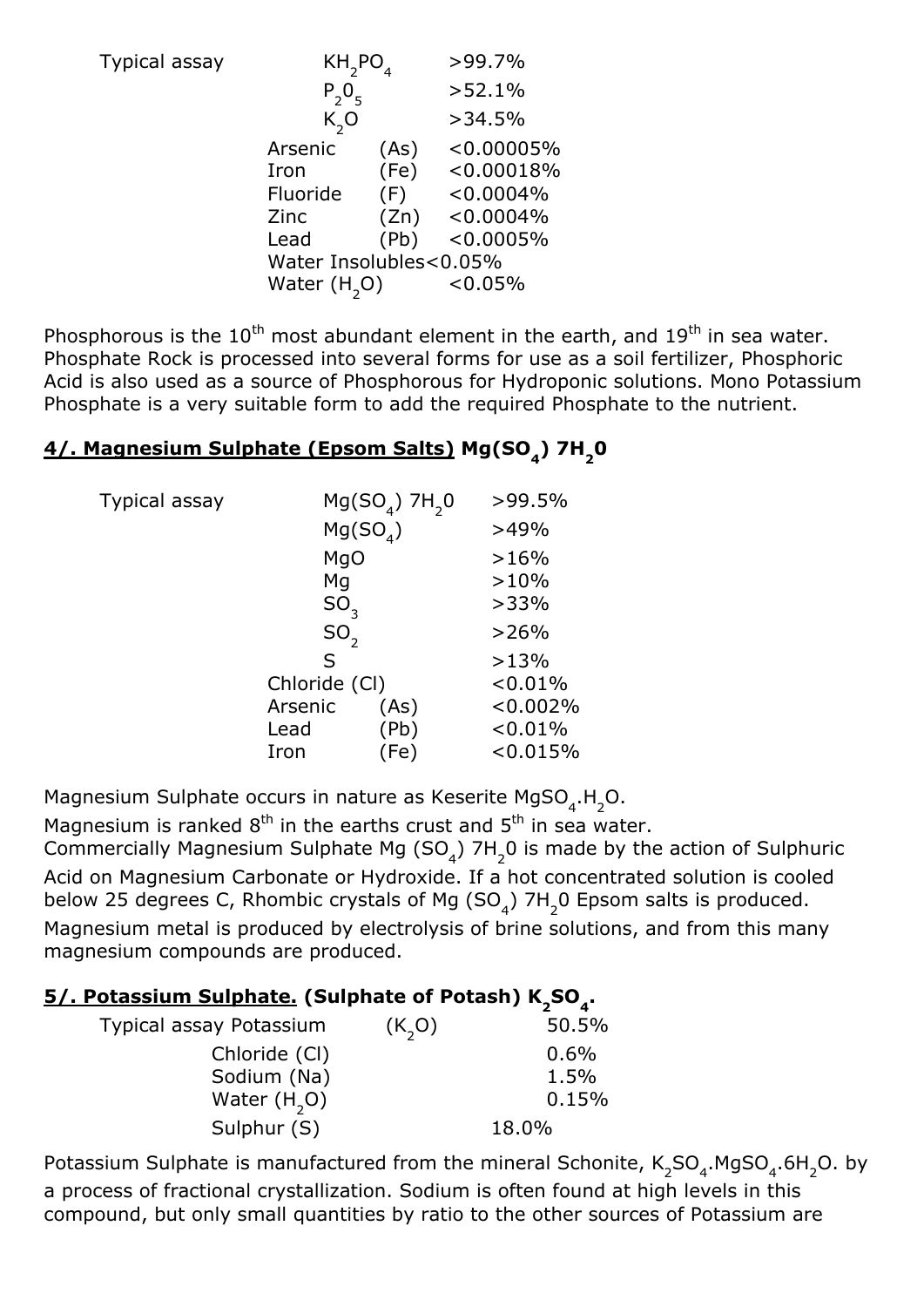used, so the final Sodium in the nutrient solution is suitable for most crops. Cheap grades with very high (excessive) levels of Sodium should not be used, choose the purer grades with the lowest Sodium level you can find.

| 6/. Iron Chelate. | Sodium Ferric Ethylenediamine Tetra acetate (FeEDTA)                |
|-------------------|---------------------------------------------------------------------|
|                   | Molecular formula; $C_{10}H_{12}N_{2}O_{8}$ Na Fe.3H <sub>2</sub> O |

| Typical analysis; | Iron (Fe)   | 13.2% |
|-------------------|-------------|-------|
|                   | Sodium (Na) | 5.17% |

Note\* This product has to be stable in the range of pH we are to grow at.

Various grades and % content of Iron are available, make sure the one used is correct for the job, and has a known Iron % content. The relatively high Sodium content does not pose any problems as only small quantities by ratio to the rest of the minerals makes this suitable.

Other forms of Iron Chelate can be used, providing they are stable at the pH range the nutrient is being used at, some Chelate materials are not stable at the pH range plants are grown at, so check the solubility in the pH range intended.

**7/. Boric Acid.** Ortho Boric Acid H3 BO3 .

| Typical analysis; | $H_3BO_3.$                 | $>99.6\%$   |
|-------------------|----------------------------|-------------|
|                   | Chloride (CI)              | < 0.014%    |
|                   | Sulphate $(SOA)$           | $< 0.04\%$  |
|                   | Calcium (Ca)               | $< 0.002\%$ |
|                   | Sodium (Na)                | < 0.021%    |
|                   | Magnesium (Mg) $< 0.005\%$ |             |

Naturally occurring in certain waters as Borax (Na<sub>2</sub>B<sub>4</sub>O<sub>7</sub>\*10H<sub>2</sub>O) Most important source is the mineral Rasorite found in the Mojave Desert of California.

# 8/. Manganese Sulphate. MnSO<sub>4</sub>.H<sub>2</sub>0.

| Typical analysis | MnSO, H, 0.        | $>98\%$     |
|------------------|--------------------|-------------|
|                  | Water soluble (Mn) | $>31\%$     |
|                  | Iron (Fe)          | $< 0.005\%$ |
|                  | Chloride (CI)      | $0.02\%$    |

Manufactured from naturally occurring minerals Pyrolusite and Rhodocrosite, also Manganese nodules containing 24% Mn have been found in Lakes Michigan and Superior.

## **9/. <u>Copper Sulphate</u> .** CuSO<sub>4</sub>. 5H<sub>2</sub>0

| CuSO <sub>4</sub> . 5H <sub>2</sub> 0 | >98%        |
|---------------------------------------|-------------|
| Copper (Cu)                           | >25%        |
| Iron (Fe)                             | $< 0.05\%$  |
| Lead (Pb)                             | $< 0.002\%$ |
| Arsenic (As)                          | $< 0.001\%$ |
|                                       |             |

Can be easily made by dissolving copper wire into Sulphuric Acid, the resulting liquid is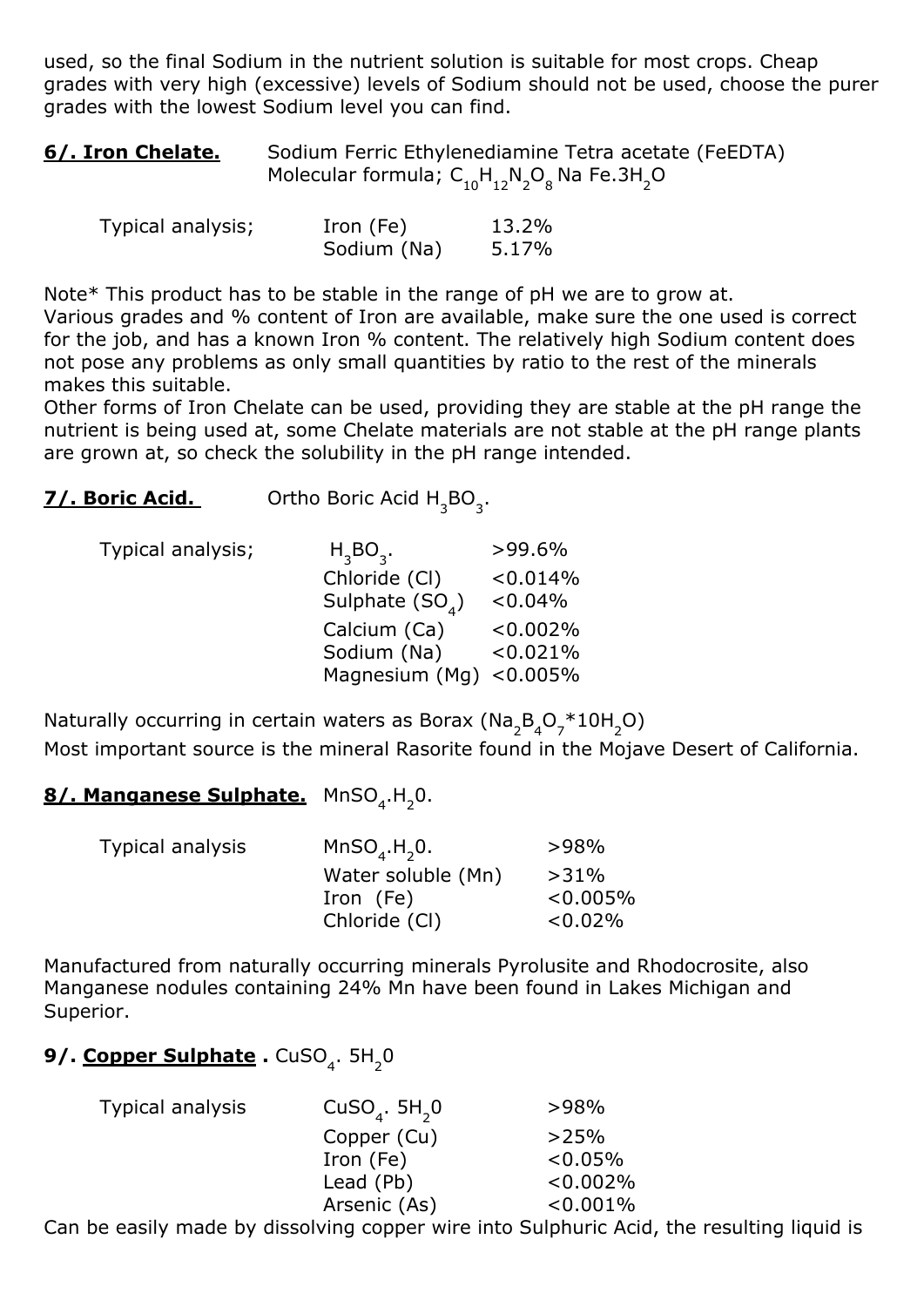evaporated to produce Copper Sulphate crystals CuSO<sub>4</sub>.  $5H_{2}$ 0

# **10/. Zinc Sulphate** . ZnSO<sub>4</sub>. 7H<sub>2</sub>0

| Typical analysis | ZnSO <sub>4</sub> . $H$ <sub>2</sub> 0 | >98%         |
|------------------|----------------------------------------|--------------|
|                  | Zinc(Zn)                               | >35%         |
|                  | Iron (Fe)                              | $< 0.008\%$  |
|                  | Arsenic (As)                           | $< 0.0002\%$ |
|                  | Cadmium (Cd)                           | < 0.0015%    |
|                  | Lead (Pb)                              | < 0.0015%    |

A simple manufacturing process dissolves Zinc metal in Sulphuric acid, and evaporates the resulting liquid to produce Zinc Sulphate ZnSO<sub>4</sub>. 7H<sub>2</sub>0 Very water soluble.

**11/. Ammonium Molybdate** (NH<sub>4</sub>)<sub>6</sub>Mo<sub>7</sub>O<sub>24</sub>

| Typical analysis | $(NH_4)_6M_07O_{24}$ | $>98.5\%$ |
|------------------|----------------------|-----------|
|                  | Molybdenum Mo        | $>57.5\%$ |

Any impurities in this product will have little influence on the final formulation, as so little is added to the formula.

Molybdic Acid or Sodium Molybdate could be used as a replacement, but the formulation would need to be recalculated, as the % Mo is different in Molybdic Acid and Sodium Molybdate.

### **12/. Potassium Silicate. Liquid.**

Many grades available. One such is Kasil 2236

| Typical analysis | K <sub>2</sub> 0 | 10.8 to 11.2% by weight |
|------------------|------------------|-------------------------|
|                  | SiO <sub>2</sub> | 24.2 to 24.8% by weight |

Note;

Alternate materials can be used to make up Hydroponic nutrients, for example, Manganese, Copper, and Zinc can be used in Chelate form, much more expensive, but preferred for some applications.

Magnesium Nitrate can supply Magnesium, when either extra Nitrate is needed or less Sulphate is required.

Sodium and Chloride are often found in sufficient quantities for plant growth in the base water being used, and as impurities in the other raw materials, only if very pure water is used, Chloride could be added, usually in the form of Calcium Chloride, and it would be rare to add Sodium, except in the case of Cherry Tomato production, where additions will improve the sugar level found in the fruit.

Whatever minerals are used, the final formulation must be totally soluble in water, not containing large quantities of insoluble material that can block fine drippers, filters, dosing pumps and solenoid valves.

Only when a mineral is totally dissolved in water can a plant take in the raw materials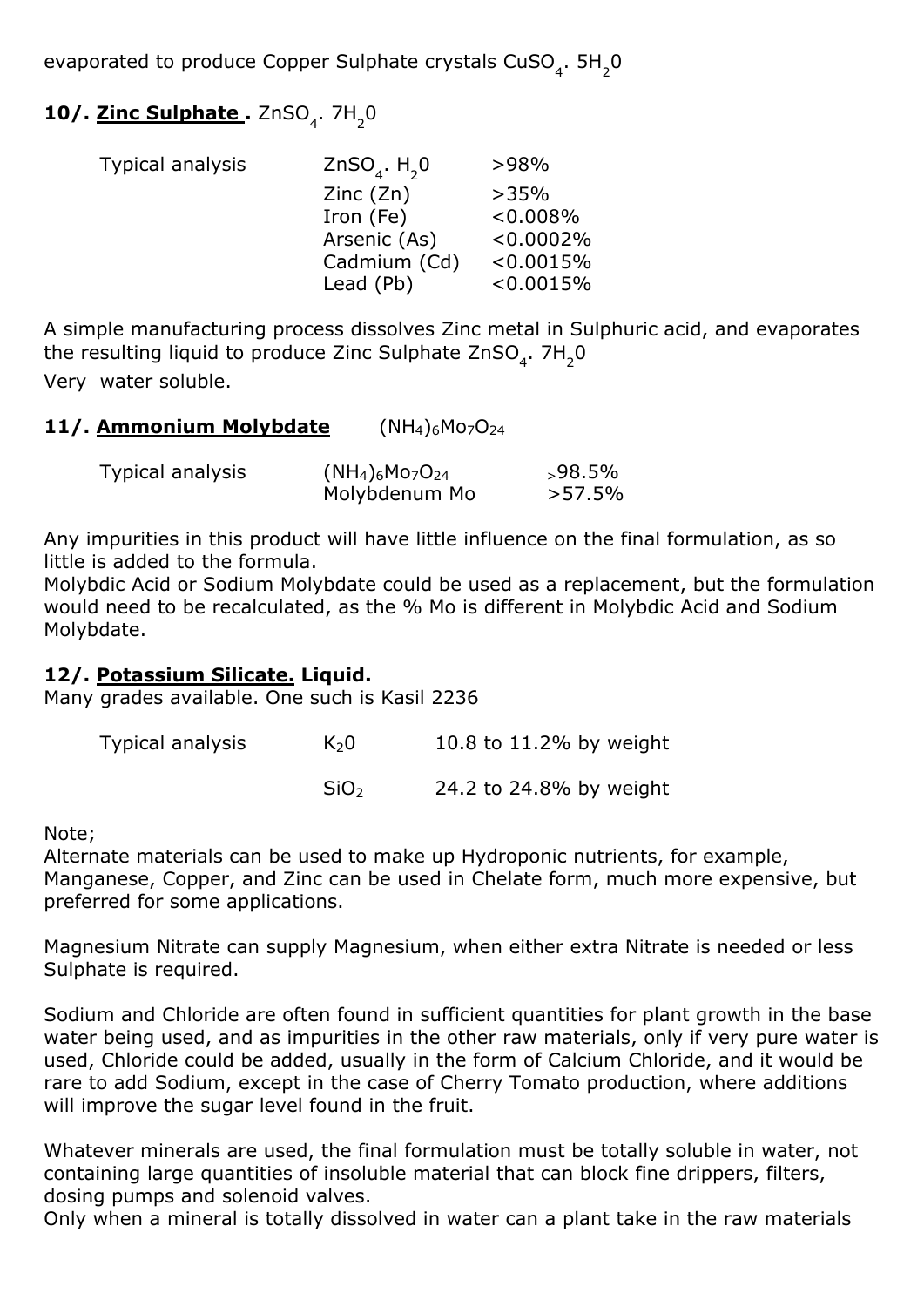they require to produce their own food supply. Carbon Dioxide, Water, and Oxygen are taken in along with the minerals, and the action of Sunlight on the leaves allows the plants to produce their own food from these raw materials.

Most formulations are provided in at least two parts, to keep the Calcium salts separate from the Sulphates, this is to avoid any possible chemical reaction, (to name one, Precipitation of insoluble Calcium Sulphate)

When finally diluted to the strength (CF or EC) we grow plants at, the Calcium and Sulphates remain stable, they are only precipitated when either nutrient concentrates are directly mixed, or when a heating system over heats in localized areas of heat exchangers, causing Calcium Sulphate to precipitated out. This can form as a scale on pipes and heat exchanger surfaces, eventually blocking pipes and fittings, reducing heating efficiency and removing the vital element Calcium from the nutrient, this in turn can cause Calcium deficiencies in the crop.

### **Calculating formulations;**

Most Hydroponic formula have the minerals required in solution quoted as ppm (parts per million) to understand what these units are we have to use the metric system as follows;

1 part in 1.000.000 parts is 1ppm

If 1ppm of Nitrogen is needed in water, this would require 1gm in 1.000.000 gms of water, or 1 gm in 1000Kg. (as 1 liter of water weighs 1Kg, it follows that 1gm in 1000 liters of water is 1ppm)

When calculating for 360ppm Nitrogen in solution, we use the salt being used to supply the Nitrogen (using Potassium Nitrate for example) and need 360gms on Nitrogen in 1000 liters of water.

To calculate this we need the % of Nitrogen in Potassium Nitrate. (This is 14%) this % is usually available on the assay supplied with raw materials.

So when using Potassium Nitrate to produce a solution with 360ppm Nitrogen, we need; 360 divided by  $14 \times 100 = 2571.4$ 

So 2571.4gms of Potassium Nitrate is needed in 1000 liters of water for 360ppm Nitrogen.

An example of the ppm range of elements required in a Hydroponic solution for general growing is as follows;

| Element; ppm   |      | $CF$ range 15 TO 45                       |
|----------------|------|-------------------------------------------|
|                |      | <b>EC range 1.5 to 4.5</b><br>$100 - 300$ |
| Nitrogen       | (N)  |                                           |
| Phosphorous    | (P)  | $25 - 75$                                 |
| Potassium      | (K)  | $150 - 450$                               |
| Sulphur        | (S)  | $40 - 120$                                |
| Calcium        | (Ca) | $100 - 350$                               |
| Magnesium (Mg) |      | $25 - 75$                                 |
| Sodium         | (Na) | $10 - 60$                                 |
| Chloride       | (Cl) | $5 - 80$                                  |
| Iron           | (Fe) | $2.0 - 10.0$                              |
| Manganese (Mn) |      | $0.4 - 5.0$                               |
| (B)<br>Boron   |      | $0.2 - 1.5$                               |
| Zinc           | (Zn) | $0.1 - 3.0$                               |
| Copper         | (Cu) | $0.1 - 1.0$                               |
| Molybdenum     | (Mo) | $0.02 - 0.05$                             |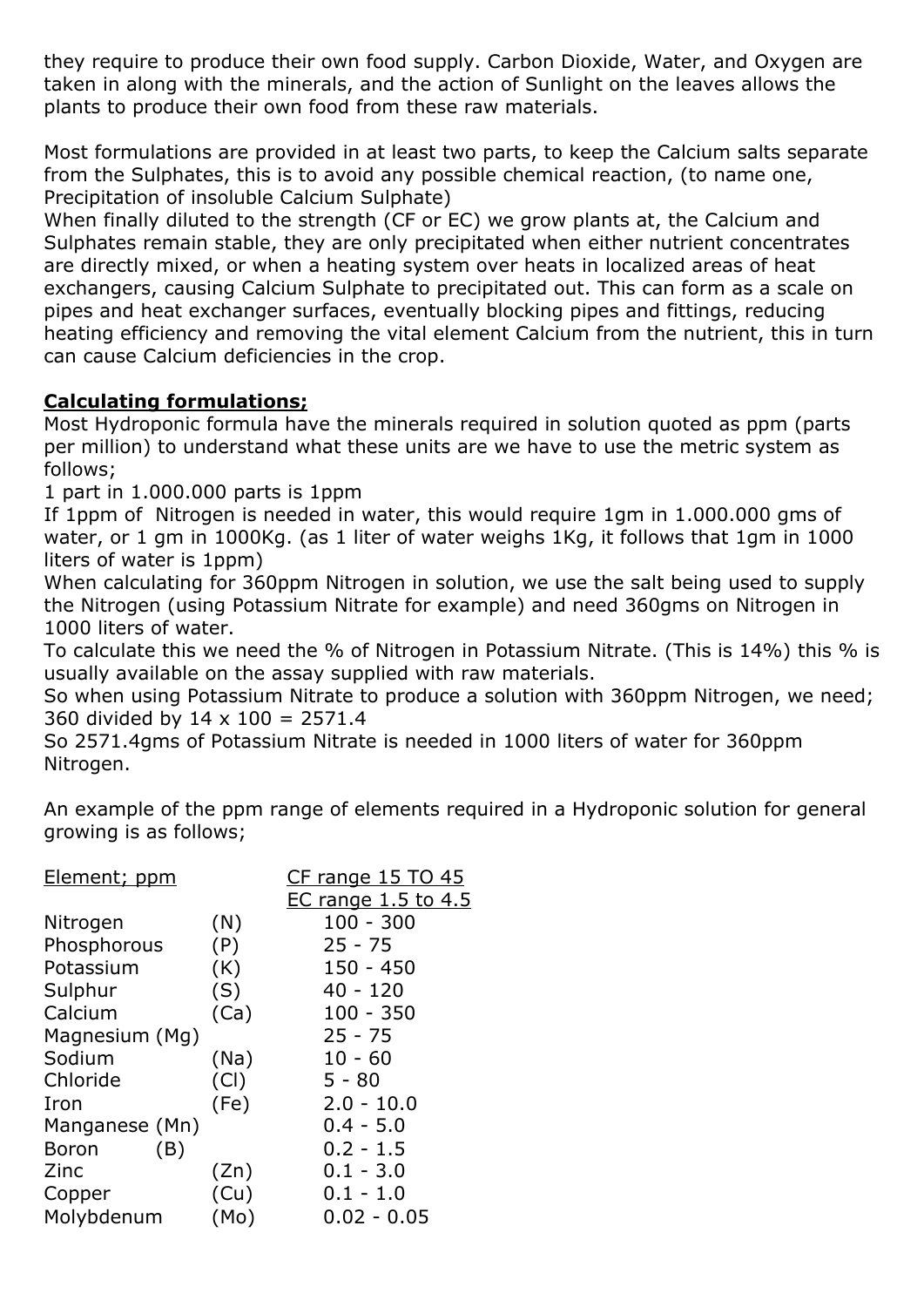It is seen that if the CF is 15, (EC 1.5) the level required is the lower number, if the CF is at the higher level 45 (EC4.5) then the larger number is used, it all depends on the CF or EC level required by the crop as to which level you use.

Having this requirement of elements needed for your crop, and a list of ingredients to be used, you can calculate the weights of each salt to be used to produce the required formulation, if this is to difficult for you, then either buy pre mixed nutrients, adjusted for the salts in you own water supply, or get the formulation calculated by a suitably qualified person, and you may have to pay for this work to be done.

There are many formulations quoted in Hydroponic books and suppliers literature, we have not included any in our advice because most growers need a formulation to suit their water, climatic conditions and the type of crop being grown, there is no such thing as one perfect formulation. There are literally thousands of different formulations that are needed for different crop types and in different climatic conditions.

However if you choose one from a book, remember to have a water analysis done first to make sure it is suitable (see section on water requirements) and follow up with regular leaf analysis and nutrient analysis done in the first few months, this enables you the fine tune the formulation for your crop on your site. It is not unusual for commercial growers to continue adjustments, summer to winter, as the light factor changes between seasons, so the plants response to the levels of minerals in the solution changes, and adjustments to the levels of some minerals has to be made, also age of crop alters the plants requirements.

For example a young crop of Tomatoes needs less Potassium and more Nitrogen, however as the fruit sets the requirement for extra Potassium is greater, and it's easy to get into a situation where Potassium deficiency is seen in the crop if adjustments are not made.

Many crops need extra Nitrogen in summer and extra Phosphorous in winter, to list but one change.

Different crops require different ratios of minerals as they grow, some times it's best to leave the adjustments to the nutrient suppliers, they have many years of experience in crop nutritional needs.

When growing crops like Lettuces and Herbs, or any mix of crops where plants of different ages are in the system on the same nutrient, it becomes a case of producing a nutrient formulation that suits all stages of growth, a compromise but the younger plants may well be taking out the extra Nitrogen, while the older plants are needing extra Potassium, so in the end, a well balanced nutrient will take care of all stages of growth, and regular analysis will enable balancing of the formulation to suit the crop uptake.

It's only where a system is planted out all at one time, and grown to the end of the plants cycle together, that formulation changes are usually made, Tomatoes, Cucumbers and Capsicums for example.

| ALUINIC WEIGHL UI EIEINEILS. |         |                      |
|------------------------------|---------|----------------------|
| Name.                        | symbol. | <b>Atomic weight</b> |
| <b>Boron</b>                 |         | 10.82                |
| Calcium                      | Ca      | 40.08                |
| Carbon                       | C.      | 12.01                |
| Chlorine                     | Cl      | 35.45                |
| Copper                       | Cu      | 63.54                |
| Hydrogen                     | Н       | 1.008                |

## **Atomic weight of elements.**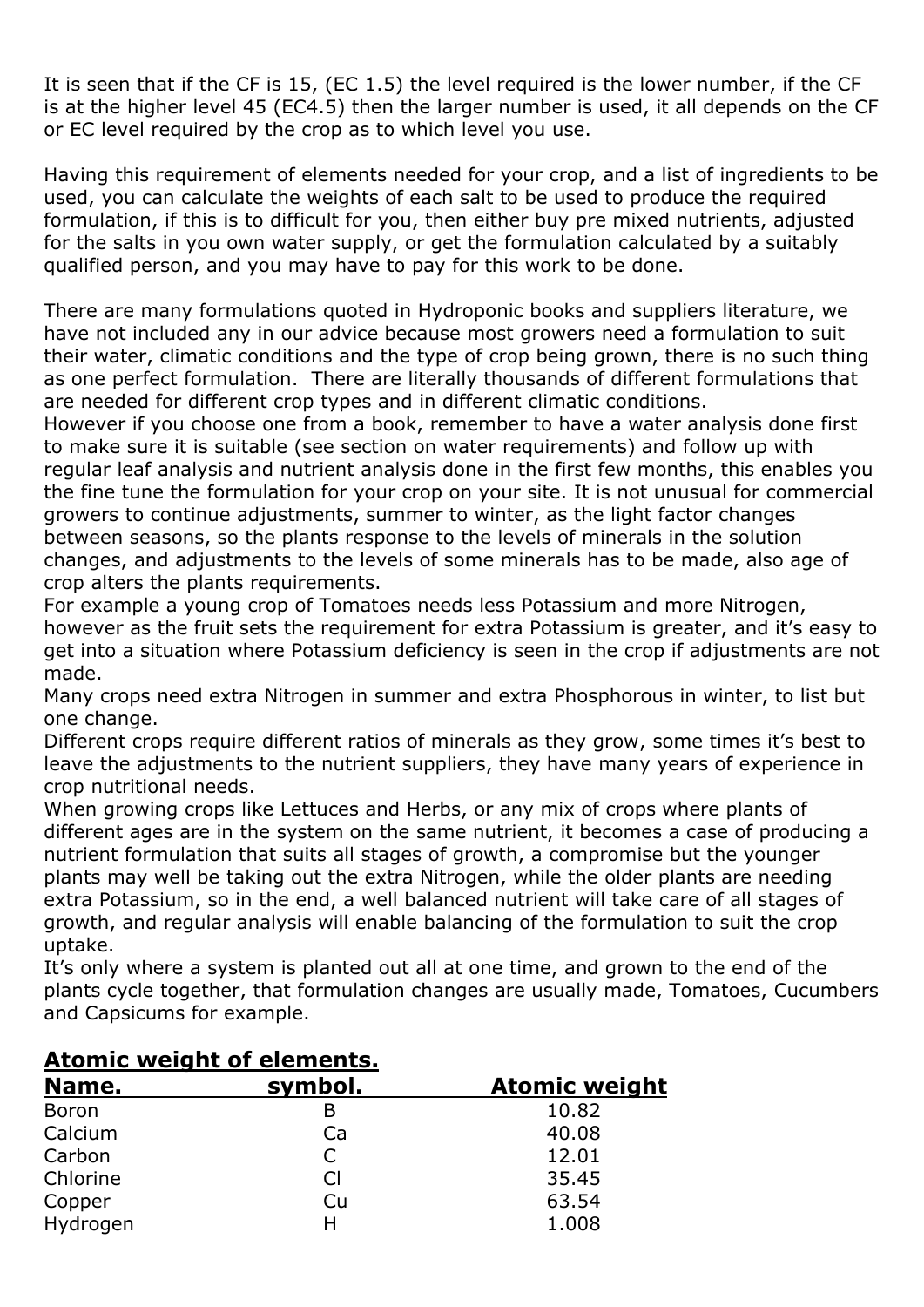| Iron        | Fe        | 55.85  |
|-------------|-----------|--------|
| Magnesium   | Mg        | 24.32  |
| Manganese   | Mn        | 54.94  |
| Molybdenum  | Mo        | 95.95  |
| Nitrogen    | N         | 14.008 |
| Oxygen      | O         | 16.0   |
| Phosphorous | P         | 30.975 |
| Potassium   | K         | 39.1   |
| Silicon     | Si        | 28.09  |
| Sodium      | <b>Na</b> | 22.99  |
| Sulphur     | S         | 32.06  |
| Zinc        | Zn        | 65.38  |

### **% Elements in salts used in formulations.**

Note; the % purity of these compounds varies by supplier, so remember to adjust these % by the purity, or take the % from the assay list for the product, (if stated at 94% pure in the assay, then these % should be multiplied by 0.94)

| Calcium Nitrate                      | 18.8%Ca   | 15.5%N  |
|--------------------------------------|-----------|---------|
| Potassium Nitrate<br>(Saltpeter)     | 38%K      | 14%N    |
| Magnesium Sulphate.<br>(Epsom Salts) | 9.8%Mg    | 13%S    |
| Magnesium Nitrate                    | $9.5%$ Mg | 5.7%N   |
| Mono Potassium Phosphate             | 28.6%K    | 22.7%P  |
| Potassium Sulphate                   | 40%K      | 16.5%S  |
| Calcium Chloride                     | 18.3%Ca   | 32.3%Cl |
| <b>Ammonium Nitrate</b>              | 35%N      |         |
| Manganese Sulphate                   | 23%Mn     |         |
| <b>Boric Acid</b>                    | 17.5%B    |         |
| Copper Sulphate                      | 25%Cu     |         |
| Zinc Sulphate                        | 22%Zn     |         |
| Ammonium Molybdate                   | 58%Mo     |         |
| Sodium Molybdate                     | 39.6%Mo   |         |

Chelate materials % of elements change by supplier, check the pack, for example they can be. Iron Chelate 13.2%Fe Calcium Chelate 10%Ca Copper Chelate 15%Cu